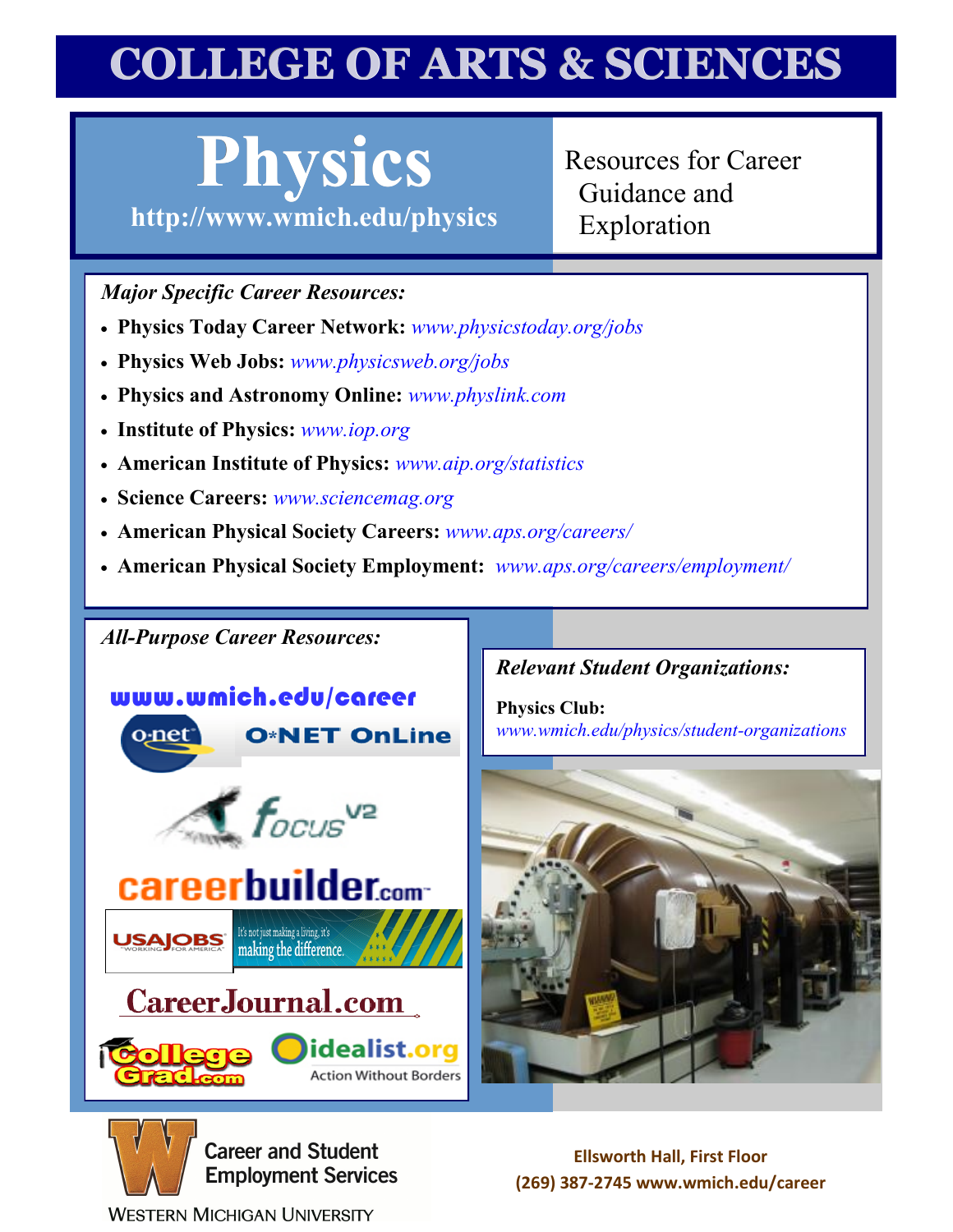## **Linking Majors to Occupations**

#### *Employers of Physics Majors Include:*

- **Colleges and Universities**
- **State and Federal Government Agencies**
- **Business and Industry**
- **Communications Technology Companies**
- **Medical Diagnostic Laboratories**
- **Museums of Science**
- **Energy Producing Companies**
- **Space and Aeronautical Companies**

#### *Major Skills:*

- **Developing Research Models and Hypotheses**
- **Gathering and Evaluating Data**
- **Mathematical Modeling and Problem Solving**
- **Ability to Work in Groups**
- **Presentation Skills**
- **Designing and Building Experiments and**
	- **Technical Systems**
- **Information Retrieval Skills**
- **Analytical Analysis of Physical and Technical Processes**
- **Effective Technical Communication Skills**

#### *For Further Information:*

- **O\*NET Dictionary of Occupational Titles:** *[www.onetonline.org](http://online.onetcenter.org/)*
- **Occupational Outlook Handbook:** *[www.bls.gov/audience/jobseekers.htm](http://www.bls.gov)*

#### **Sample Job Titles:**

**Acoustics Physicist Aerodynamist Astronomer Astrophysicist Atomic Physicist Biotechnical Engineer Biophysicist Cardiac Imaging Researcher Chemical Physicist Fluids Physicist Geophysicist Health Physicist Hydrologist Laboratory Technician Medical Products Designer Molecular Physicist Nuclear Physicist Power Plant Project Manager Occupational Safety Specialist Optical Medical Devices Designer Particle Accelerator Operations Analyst Physicist Physics Researcher Physics Teacher Plasma Physicist Radio Astronomer Satellite Data Analyst Satellite Missions Analyst Scientific Photographer Seismologist Systems Analyst Technical Consultant Technical Illustrator**